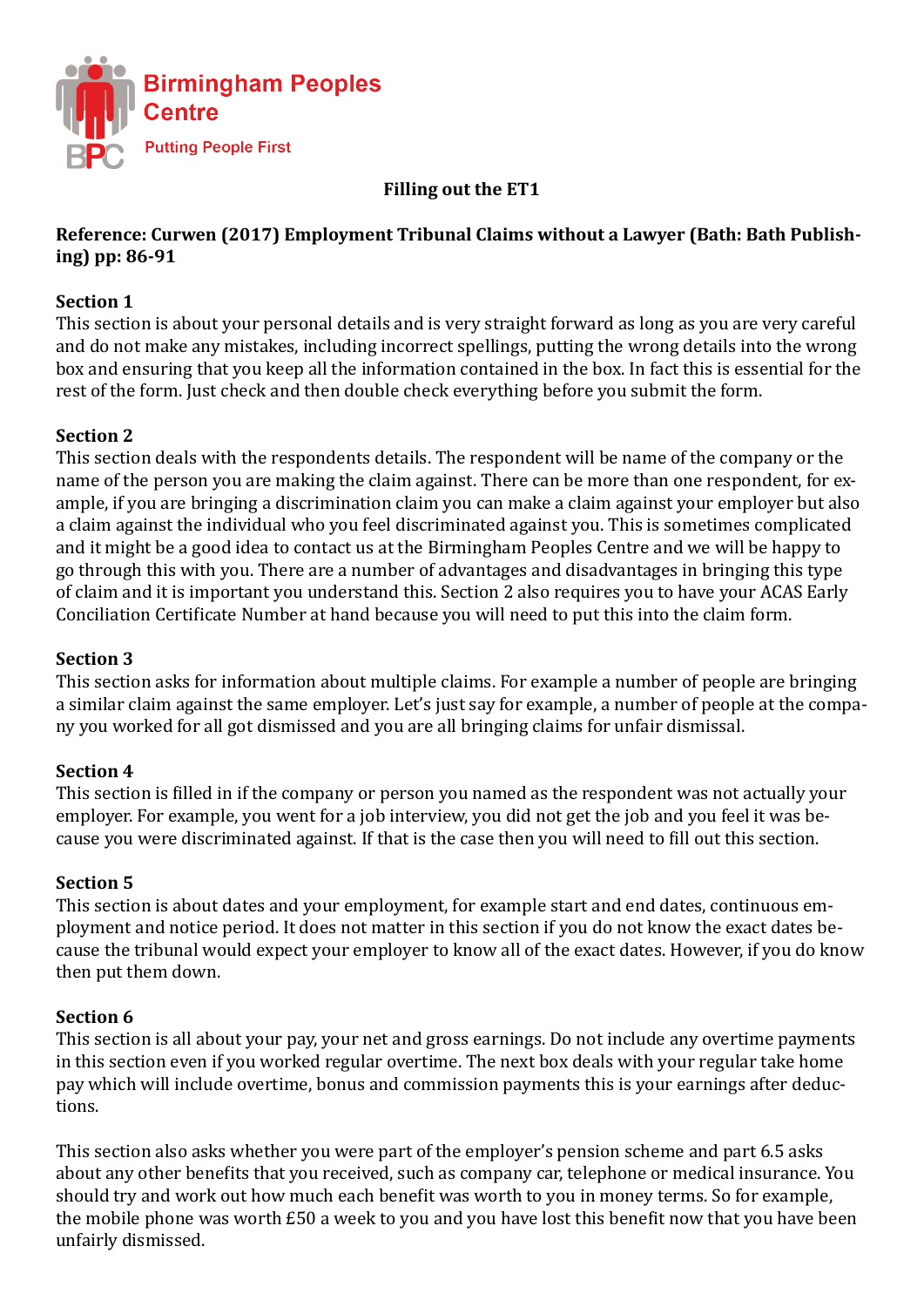# **Section 7**

If your employment has ended this section wants details of what has happened since, for example have you found another job?

# **Section 8**

This is an important section and we advise that you contact us if you are not sure of anything. This section is asking about the type of claim you are making and to set out more details about your claim. If you do not fill this section out correctly your claim may well be rejected.

You have to tick at least one of the boxes. You can tick multiple boxes, for example you might be claiming unfair dismissal and discrimination on the ground of disability, in which case you tick both the dismissal box and the disability discrimination box. If the type of claim is not listed here then write the type of claim into the big box under the tick boxes. It is very important that you list all of the types of claims because if you miss anything out here is might be very difficult to add it later as that might represent an amendment and that is a tricky business.

The box 8.2 is also very important and you can use a separate piece of paper and add it as an attachment at the end of the form. If you do this then write please see attachment into box 8.2 This box is asking you to outline what happened, where it happened, when it happened and who was involved. Try and be as precise as possible, stick to the facts, name all of the people and try and put down locations and dates of all incidents.

We have some examples and guides on how box 8.2 should be done and these are available in the factsheets section of the Making a Claim to the Employment Tribunal web- page. We have a fact sheet which sets out some guidance on how to fill out box 8.2 entitled ET 1 Box 8.2 Guidance. We also have a factsheet which provides a template of an unfair dismissal example of a particular claim entitled **ET1 Box 8.2 Example.**

## **Section 9**

This section is asking you about what you want if you win your claim. For example you want your job back or you would prefer compensation if you win your claim. If this is the case then 9.2 is asking for how much you want, why you want this and how are you working this figure out. With 9.2 you can change these figures later down the line, at this point it is required so that the respondent has some indication of what you are expecting to gain.

## **Section 10**

If you are making a Protected Disclosure claim, also known as 'whistleblowing', tick the box and the employment tribunal will send a copy of the form to relevant authority. For example if your claim is about pay and you were being paid less than the National Minimum Wage then the staff at the tribunal office would send a copy of your form to the HMRC. They might start their own investigation into the conduct of your employer.

## **Section 11**

Put in the details of your representative here. This does not have to be a lawyer, it could anyone representing you: your mum, your dad, the next door neighbour, the Butcher down the road. The important thing to note here is that if you enter any details into this section all correspondence related to your claim will be sent to this person and they will be expected to act on your behalf, this might include representation at the hearing. If you do not have or want a representative then leave this section blank.

### **Section 12**

If you have a disability enter details of it here and the tribunal will make adjustments for you when you attend the offices. For example you may need documents in Braille.